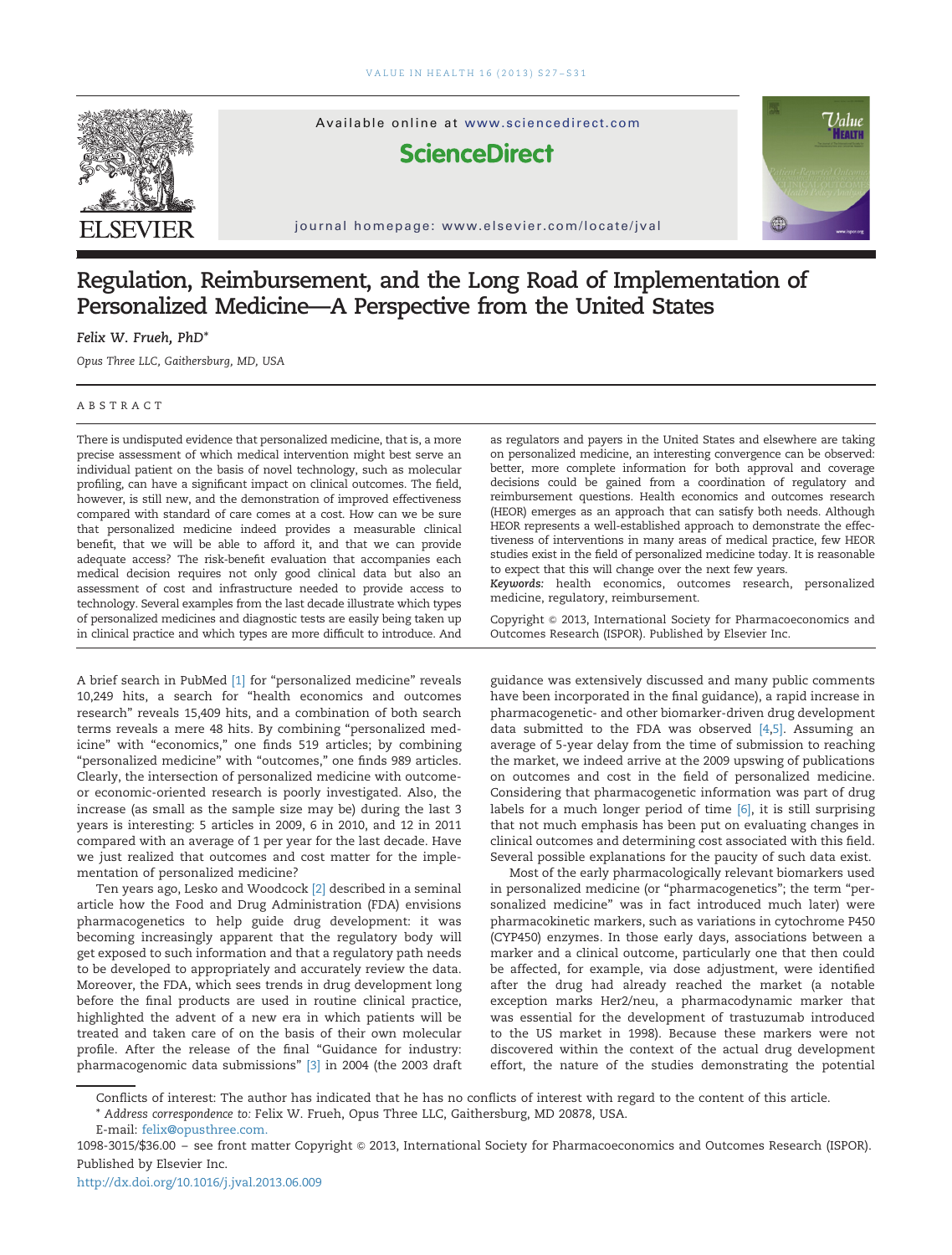clinical impact of the markers was markedly different from that of studies requiring a marker as an integral part of drug development (and its potentially required use as a diagnostic to guide therapy). To the most part, these studies were limited, with a small n, and not oriented toward hard clinical outcomes, but rather using soft or surrogate end points such as pharmacokinetic. Therefore, it was difficult to translate these markers into clinical practice, and in situations in which diagnostics measuring these markers had been developed, uptake was (and continues to be) slow: the lack of convincing studies that focus on relevant clinical outcomes poses a significant hurdle for the acceptance of personalized medicine in the clinic. Studies for newer markers that have been critical or even required for the (co-)approval of a drug associated with the marker of interest, however, are more rigorous, and the demonstration of clinical effectiveness and cost-effectiveness is significantly streamlined (see below). Therefore, many markers that are often cited in the context of personalized medicine have not been studied in pivotal trials, and although exploratory or smaller studies were conducted and may point toward clinical effectiveness and costeffectiveness, they were not convincing enough to regulators to, for example, update the label of a drug and requiring the use of a test or to payers to cover the payment of a test (or even require a test before authorizing the reimbursement for a drug). Moreover, in situations in which the FDA took the initiative to update the label of a particular drug, for example, warfarin [\[7\]](#page--1-0), clopidogrel [\[8\],](#page--1-0) and irinotecan [\[9\]](#page--1-0), translation into clinical practice occurs slowly and reimbursement for these tests remains fragmented. More recently, in addition to tests that are directly associated with the use of a particular drug, developed either in conjunction of the drug or later [\[10\],](#page--1-0) a third category of tests that are not associated with a particular drug therapy (although they can inform about appropriate therapies) has emerged. It is interesting to take a closer look at these three categories of personalized medicine tests, and the regulatory and reimbursement pattern they reveal:

- 1. Tests developed in association with a drug (drug-test codevelopment, e.g., Her2/neu for trastuzumab [\[11\]\)](#page--1-0). This category of tests benefits from the rigor of studies needed to bring the drug to the market, which bears several advantages: the regulatory pathway requires the test and the drug to be approved at the same time, reimbursement usually follows in line with the requirement of the test to demonstrate appropriate use of (or even eligibility to receive) the drug, and if the drug fails to gain approval, the test is likely not needed (at least not in this particular context). Moreover, in clinical practice, there is a significantly lower burden of informing and educating health care professionals about the benefit of the test because in this situation the test will likely be required to gain access to the drug. The onus of demonstrating the impact of the test is not only on the developer of the test but also on the manufacturer of the drug because of the vested interest in making the test available. This category of tests poses the least challenge with respect to demonstrating the effectiveness of a personalized medicine approach: it is inherent to the product (which is a personalized medicine product by definition), and clinical effectiveness and costeffectiveness data encompass both drug and test simultaneously. If approved by regulators, products in this category are also likely to be covered and reimbursed by payers.
- 2. Tests developed after the drug has reached the market. The fundamental difference between this and the aforementioned scenario is the state of clinical practice: although the previous example establishes clinical practice for both the test and the drug simultaneously, here the introduction of the test requires an adjustment or change in established clinical

practice: this is much harder to achieve. Two different types of tests in this category exist: tests that are developed specifically for one drug product and tests that are of more general use. For the former, tests are developed as either improvements in existing tests already marketed (e.g., fluorescence in situ hybridization testing in lieu of immune histochemistry testing for trastuzumab) or new tests for drugs that were marketed without the need for a specific test (e.g., HLA-B\*5701 testing for abacavir). The latter include tests such as assays for drug-metabolizing enzymes (e.g., CYP450s) that are relevant for the use of various drugs [\[12\].](#page--1-0) Although all these tests are developed after the drugs they are useful for, there are significant differences with respect to the level of evidence needed for them to be successfully introduced into clinical practice: clinical utility for tests that follow tests already on the market has, by definition, already been established. The characteristics of the new test (in particular sensitivity, specificity, and cost) determine its performance compared with that of its predecessor, and it can be judged relatively easily whether the cost-benefit profile of the new test is superior to that of the existing assay. For tests for which no predicate assays exist, this evaluation is more difficult and includes demonstration of clinical utility. In addition, costeffectiveness becomes a more critical component: the introduction of a new test will add cost and the demonstration that such additional cost to the system is warranted is necessary. This can be achieved by a significant improvement in outcomes, by a demonstration of overall savings to the system, or ideally by both. For example, HLA-B\*5701 testing for abacavir has seen a rapid uptake: the high sensitivity and specificity of the test [\[13\]](#page--1-0) enabled the use of abacavir in a much larger population owing to the ability of the test to detect patients who are at risk for a severe adverse event: the clinical benefit of the test clearly justified the additional expense of a test and likely also compensated for costs associated with the management of the adverse event, which may occur in patients for which abacavir poses a risk: clinical utility of HLA-B\*5701 testing seemed apparent, and cost-effectiveness has been demonstrated [\[14\]](#page--1-0) and also put in perspective by others later on [\[15\]](#page--1-0). In contrast, slow uptake was seen in situations in which the performance of the test was less clear, differences in outcomes harder to detect, and/or the information derived from the test more difficult to translate into precise clinical actions. It is interesting to note that in many of these latter cases, the clinical outcome—that is, the benefit of testing may not be immediately apparent, but observed only over a period of months or even years (e.g., CYP2C19 testing for clopidogrel [\[16,17\]](#page--1-0)) as opposed to a benefit that is much more rapidly discernible (e.g., HLA-B\*5701 testing for abacavir). This delayed feedback makes it more difficult to design studies demonstrating the clinical utility of such tests not only due to long follow-up periods that may be needed but also due to the larger sample size required to demonstrate the correlation between the intervention (e.g., dose adjustment and change in therapy) and a more distant clinical outcome (e.g., prevention of a secondary event [\[16\]](#page--1-0)). Consequently, it is also significantly more challenging to demonstrate cost-effectiveness in these situations. It is therefore not surprising that the incentives to develop such tests and to demonstrate their clinical and economic impact are misaligned with the interest in realizing an attractive return on investment because studies needed to demonstrate the clinical and economic impact can take several years and are costly. In many cases, it is difficult or even impossible to turn the development cost of such tests into profits, given the rates at which such tests are usually reimbursed. There are some situations, however, in which at least theoretically this approach appears to be more